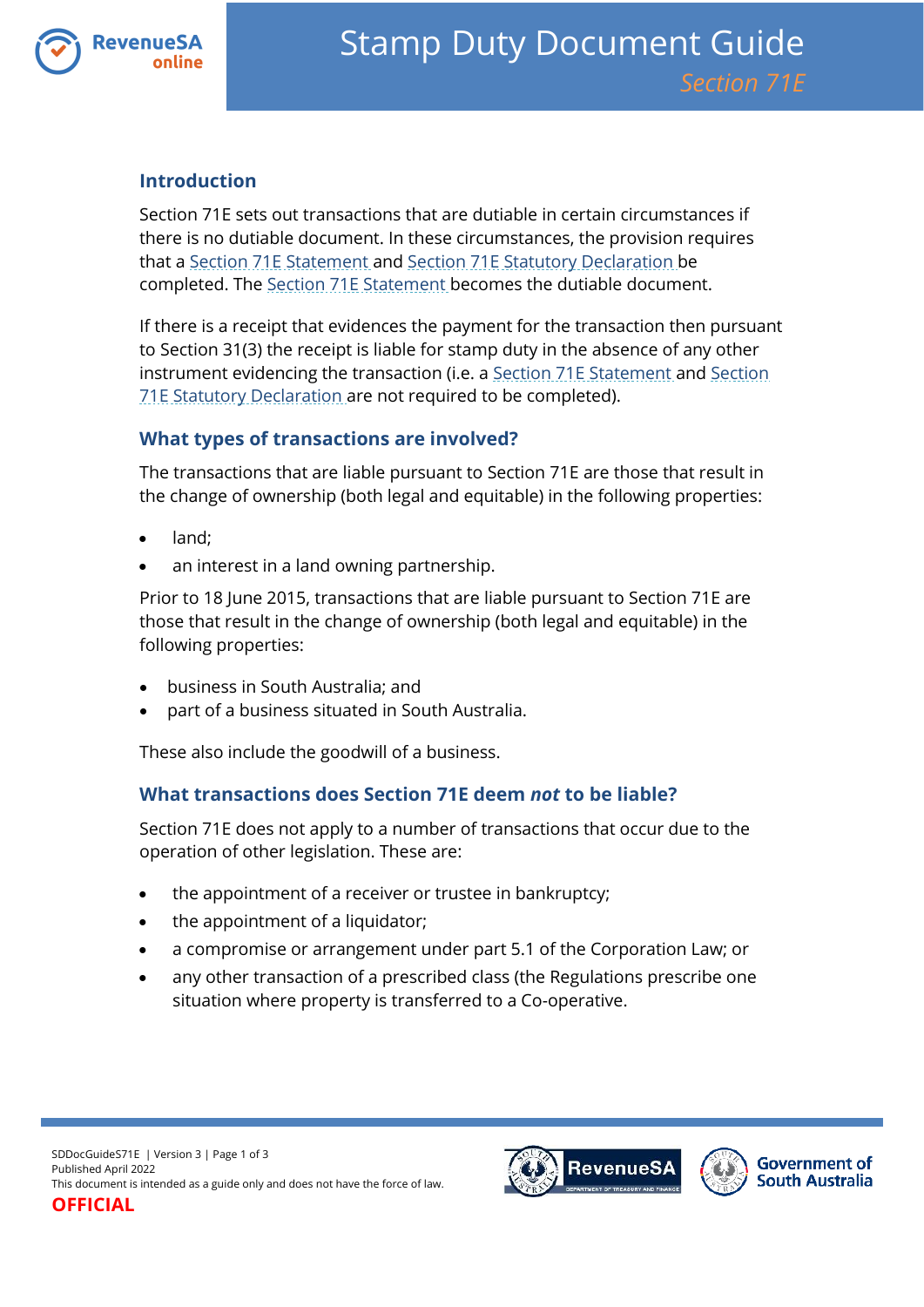

## **What document type applies?**

If the [Section 71E Statement](https://www.revenuesa.sa.gov.au/stampduty/forms-and-publications/pdf-forms/71e-statement-pdf) refers to a conveyance of land it must be selfdetermined under the appropriate document type:

[Conveyance of Land | Residential Land/Primary Production Land](https://www.revenuesa.sa.gov.au/stampduty/stamp-duty-document-guide/self-determined/conveyance-of-land/sddgsd_cl_rpp)

[Conveyance of Land | Qualifying Land](https://www.revenuesa.sa.gov.au/stampduty/stamp-duty-document-guide/self-determined/conveyance-of-land/sddgsd_cl_ql)

If the [Section 71E Statement](http://www.revenuesa.sa.gov.au/__data/assets/file/0004/6781/71estatement.pdf) refers to a conveyance of a business (pre 18/06/2015) for a consideration where all assets are located in South Australia it must be self-determined under the document type:

[Conveyance of Business | SA Business \(Pre 18/06/2015\)](https://www.revenuesa.sa.gov.au/stampduty/stamp-duty-document-guide/self-determined/conveyance-of-business/sddgsd_cb_bus)

If the [Section 71E Statement](https://www.revenuesa.sa.gov.au/stampduty/forms-and-publications/pdf-forms/71e-statement-pdf) refers to a conveyance of:

- a multi-jurisdictional land owning partnership (for consideration or for no consideration);
- a fractional interest of a land owning partnership (for consideration or for no consideration);
- an interest in a land owning partnership (for consideration or for no consideration); or
- a business or partnership for no consideration where all assets are located in South Australia;

It must be submitted for the assessment of the Commissioner advising:

- the CT reference/s
- property address/s
- current market value of each property.

If the [Section 71E Statement](https://www.revenuesa.sa.gov.au/stampduty/forms-and-publications/pdf-forms/71e-statement-pdf) refers to a conveyance of a business (pre 18/06/2015), the following must accompany a document submitted for the assessment of the Commissioner:

- a schedule listing the location and values of the various assets subject to the sale agreement;
- a schedule of the businesses total sales for the last three years;
- the percentage of the business total sales which are attributable to South Australia; and